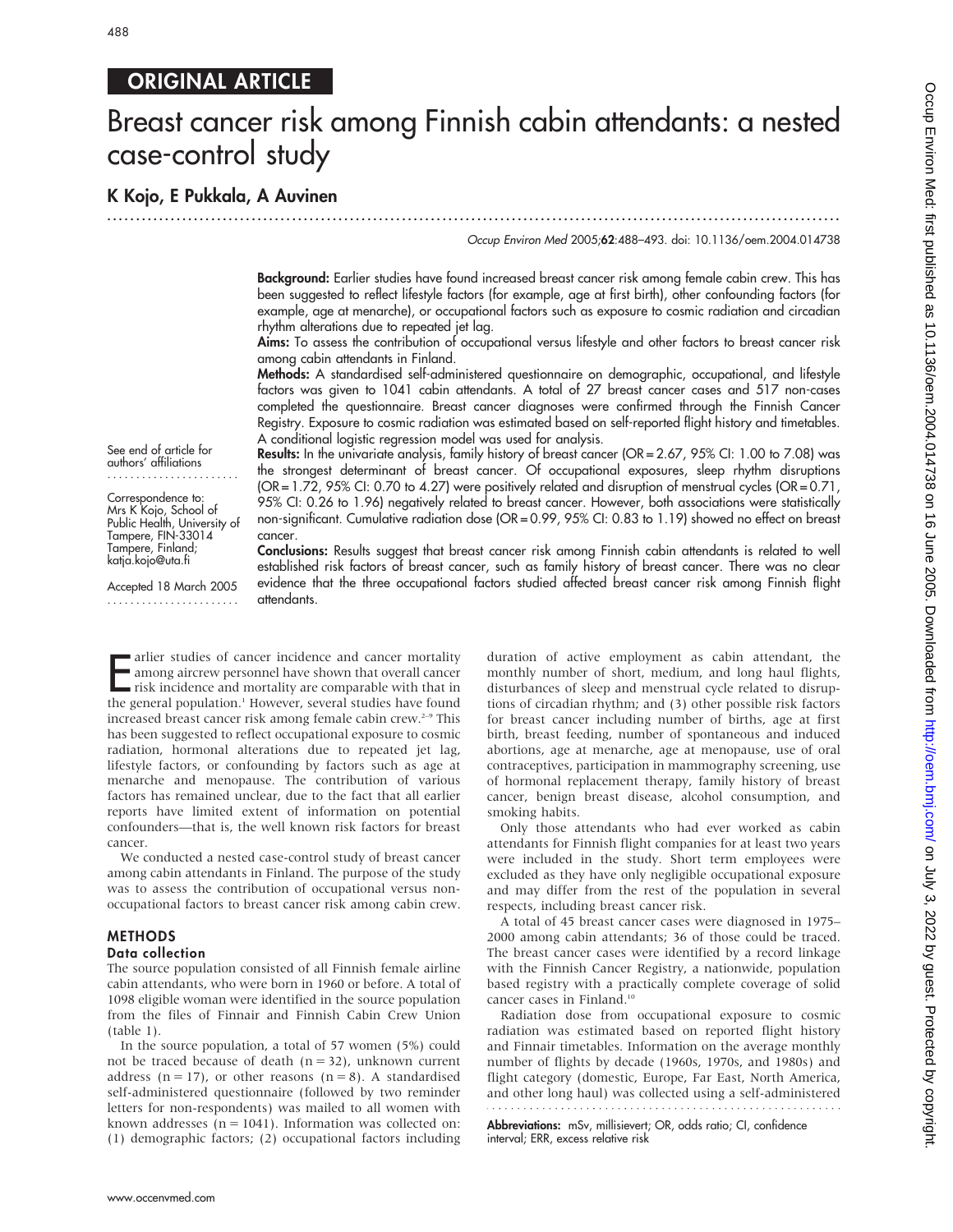## Main messages

- Finnish female cabin attendants have increased risk of breast cancer.
- Cabin attendants have the same risk factors for breast cancer as the general female population.
- There was no clear evidence that the three occupational factors studied affect breast cancer risk.

questionnaire. The questions concerning the flight history are shown in the Appendix. To complement the questionnaire data, we collected information on the frequency of flights from Finnair timetables and selected representative routes for each flight category. The radiation dose for every flight category was calculated using CARI-6 software, developed for this purpose by the US Federal Aviation Authority.<sup>11</sup> Using the information on self-reported flight history and radiation dose by flight category, the cumulative occupational dose was calculated as the sum of radiation doses received in the 1960s through the 1980s. The dose received over the last 10 years prior the reference year was excluded to allow for the induction period of at least 10 years for radiation induced solid tumours.<sup>12</sup> The occupational radiation dose assessment method has been described in detail elsewhere.<sup>13</sup>

All the study subjects gave written informed consent for participation. The Finnish Advisory Board for Radiation Safety approved the study protocol.

### Statistical analysis

Information on all variables was taken into account before the reference year—that is, the year of breast cancer diagnosis for the cases and the date of diagnosis of the case for the controls.

The number of cumulative fertile years was calculated for postmenopausal women from age at menarche to the age at menopause, excluding periods of pregnancy and breast feeding. For premenopausal women, the number of cumulative fertile years was calculated from age at menarche to the reference year, excluding periods of pregnancy and breast feeding. The association between number of fertile years and breast cancer was analysed per five year increment in fertile years. Alcohol consumption was measured as a number of units (0.33 litres of beer or cider, 12 cl wine, 8 cl fortified wine, or 4 cl spirits) per week. Alcohol consumption was categorised into two groups:  $0-7$  units per a week, and  $>7$ units of alcohol consumed per a week. Family history of breast cancer was categorised into two groups: absence versus presence of breast cancer cases among first degree relatives (mother, sister, daughter). Miscarriages and abortions were merged as a one variable with two categories (no miscarriages or abortions and one or more miscarriages or abortions).

The association between breast cancer and cumulative radiation dose was analysed per 10 mSv increment in dose, assuming a linear dose-response relation without a threshold. Active work years were defined as the time from beginning of cabin work to the end of work, less major absences from work, for example, maternity leaves or long sick leaves. Reported disturbances of sleep rhythm during long flights were categorised into two groups (never or rarely versus sometimes or often), as well as disturbances of menstrual cycle (never or rarely versus sometimes or often).

For each case, up to four controls were chosen with matching on year of birth  $(†1$  year). A conditional logistic regression model was used for both univariate and multivariate analysis with breast cancer status as the outcome

## Policy implications

• There is no need to take occupational factors into account in breast cancer prevention among cabin attendants.

measure. Univariate analysis was done by including one independent variable of interest in the model. Multivariate analysis was used to study whether non-occupational factors affect the estimates obtained for occupational risk factors, and thus both occupational and non-occupational variables were included in the model. Non-occupational factors were selected on the basis of a priori criteria—that is, strong evidence on the relation to breast cancer risk. Confidence intervals reported are likelihood based.<sup>14</sup>

To assess possible selection bias (differences between participants and non-participants and their effect on the results), we calculated the odds ratio for breast cancer for all the subjects in the cabin attendant cohort (44 breast cancer cases and 921 non-cases, including those untraced subjects and non-participants whose start and end of cabin works was known) using crude exposure data available for every subject. Occupational dose was estimated based on number of active work years assessed from the dates of start and end of cabin work obtained from Finnair and the Finnish Cabin Crew Union. This information was combined with the estimated mean annual cosmic radiation dose by calendar period,<sup>13</sup> to obtain a crude estimate of cosmic radiation dose for every person. The analyses were adjusted with age. Further, older women—that is, those who more likely have a longer recall period—might report flight activity, menstrual cycle distortions, and sleeping distortions with a different degree of accuracy than younger women. Thus, we assessed the modifying effect of age by dividing the study subjects into two groups (50 years of age or younger, and over 50 years of age) and examined the effect of occupational dose, sleep disturbances, and menstrual disturbances on breast cancer by age group.

## RESULTS

A total of 544 flight attendants (27 cases and 517 non-cases) returned a completed questionnaire, corresponding to a response proportion of 60% for cases and 52% for non-cases. For each case, up to four controls were chosen; 27 cases and 103 controls were therefore included in the final analysis. Response proportions were similar for subjects living abroad

|              |                       | <b>Controls</b> |                                            |
|--------------|-----------------------|-----------------|--------------------------------------------|
|              | Cases<br>$n = 27(45)$ |                 | Total<br>$n = 103$ (1053) $n = 130$ (1098) |
| Age group    |                       |                 |                                            |
| 38 to 45     | 5(12)                 | 20 (187)        | 25 (199)                                   |
| 46 to 55     | 16(20)                | 66 (320)        | 82 (340)                                   |
| 56 to 65     | 5(10)                 | 16(151)         | 21 (161)                                   |
| 66 to 81     | 1(2)                  | 1(49)           | 2(51)                                      |
| Date of hire |                       |                 |                                            |
| 1950s        | 5(15)                 | 16 (68)         | 21 (83)                                    |
| 1960s        | 10(13)                | 43 (196)        | 53 (209)                                   |
| 1970s        | 11(15)                | 38 (437)        | 49 (452)                                   |
| 1980s        | 1(1)                  | 5(214)          | 6(215)                                     |
| 1990s        | 0(0)                  | 0(6)            | 0(6)                                       |

in parentheses. Totals differ in some cases because of missing data on specific characteristics.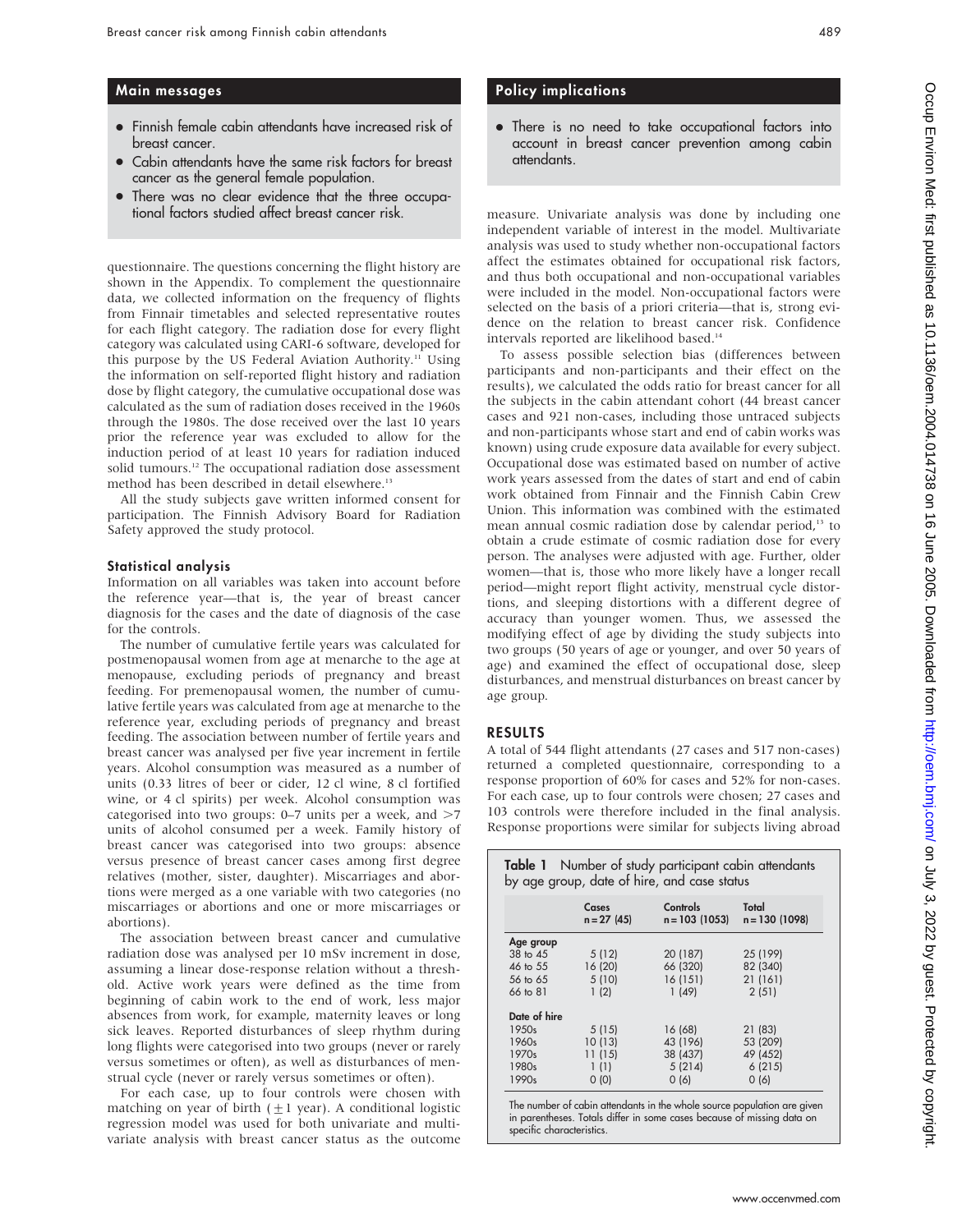and those living in Finland (51% and 54% respectively). Those still working as a cabin attendant (typically younger) had higher participation rates (62%) than those who had already quit their work (typically older) (43%).

In the univariate analysis, family history of breast cancer  $(OR = 2.67, 95\% CI: 1.00$  to 7.08) had a borderline significant association with breast cancer (table 2). Non-significantly increased odds ratios were observed for alcohol consumption (OR = 2.67, 95% CI: 0.96 to 7.38), early menarche (age of 12 or earlier) (OR = 2.04, 95% CI: 0.79 to 5.30), number of fertile years ( $OR = 1.33$ ,  $95\%$  CI: 0.70 to 2.52), breast feeding (OR = 3.56, 95% CI: 0.40 to 32.02), benign breast disease  $(OR = 1.67, 95\% \text{ CI: } 0.63 \text{ to } 4.43)$ , smoking  $(OR = 1.82, 95\%$ CI: 0.78 to 4.23), and disruption of sleep rhythm ( $OR = 1.72$ , 95% CI: 0.70 to 4.27). Disruption of menstrual cycles  $(OR = 0.71, 95\% \text{ CI: } 0.26 \text{ to } 1.96) \text{ had a statistically non-}$ significant protective effect on breast cancer, whereas cumulative radiation dose  $(OR = 0.99, 95\% \text{ CI: } 0.83 \text{ to } 1.19)$ showed no effect on breast cancer.

There was no substantial change in the occupational estimates when non-occupational factors were included into the model in the multivariate analysis. Family history of breast cancer (OR = 5.52, 95% CI: 1.44 to 21.23) and alcohol consumption  $(OR = 4.11, 95\% \text{ CI } 1.01 \text{ to } 16.72)$  had the strongest association with breast cancer in multivariate analysis (table 2). Also, number of fertile years ( $OR = 1.51$ , 95% CI: 0.54 to 4.19) and sleep rhythm disruptions  $(OR = 1.52, 95\% \text{ CI: } 0.49 \text{ to } 4.74)$  were positively related to breast cancer, but the confidence intervals were wide. Disruption of menstrual cycles (OR =  $0.56$ , 95% CI: 0.12 to 2.61) had a statistically non-significant protective effect on breast cancer, whereas parity ( $OR = 1.10$ ,  $95\%$  CI: 0.23 to 4.85) and cumulative radiation dose (OR =  $0.93$ , 95% CI: 0.68 to 1.27) showed negligible effects on breast cancer.

When the odds ratio (age adjusted) for breast cancer for all the subjects in the cabin attendant cohort was calculated using crude cosmic radiation exposure data, the occupational radiation dose was not associated with breast cancer  $(OR = 0.96, 95\% \text{ CI: } 0.83 \text{ to } 1.11).$ 

When the effect of occupational dose, sleep disturbances, and menstrual disturbances was assessed by age group, the mean cumulative occupational dose for women 50 years of age or younger was 27.2 mSv (range 0–103.5 mSv, 95% CI: 20.9 to 33.4 mSv), and for women over 50 years of age,

34.8 mSv (range 0–136.8 mSv, 95% CI: 26.9 to 42.7). For women 50 years of age or younger, the occupational dose was not associated with breast cancer (OR =  $0.86$ , 95% CI: 0.52 to 1.42) and the result was similar among older women ( $OR =$ 1.02, 95% CI: 0.84 to 1.24). Among women 50 years age or younger, 58% reported having sleep disturbances sometimes or often; the percentage was 51% among women over 50 years of age. The association of sleep disturbances with breast cancer risk was negative among younger women ( $OR = 0.70$ , 95% CI: 0.19 to 2.58) and positive among older women (OR = 3.62, 95% CI: 0.93 to 14.08). Thirty per cent of women 50 years age or younger reported having menstrual disturbances sometimes or often; the percentage was 27% among women over 50 years of age. The association of menstrual disturbances with breast cancer risk was negligibly protective, both in younger women (OR = 0.89, 95% CI: 0.19 to 4.12) and in older women (OR =  $0.52$ , 95% CI: 0.13 to 2.04).

## **DISCUSSION**

An earlier study<sup>2</sup> showed a significant excess in the incidence of breast cancer (SIR 1.87) among Finnish cabin attendants. Based on updated follow up, the age adjusted breast cancer incidence is 81.2/100 000. In comparison, the breast cancer rate for general Finnish female population is approximately 57.4/100 000 (adjusted with the age distribution of cabin attendants). This result implies that the excess risk in the incidence of breast cancer among Finnish cabin attendants has persisted.

In our study family history of breast cancer was the strongest determinant of breast cancer. Earlier studies have also suggested family history as one of the strongest risk factors for breast cancer, especially in early onset disease.<sup>15</sup> Yet, in a retrospective study recall bias may also occur—that is, people with a disease are more likely to be aware of a similar diagnosis in a relative.<sup>16</sup> This leads to higher sensitivity in exposure assessment among cases and differential misclassification with overestimation of the effect. However, an evaluation on precision of reported family history of breast cancer in Finland suggested that selfreported family history is quite accurate.<sup>17</sup> Alcohol consumption seemed to be associated with breast cancer. Even if the well established risk factors for breast cancer are hormone related, there is strong previous evidence of the effect of

|  | Table 2 Odds ratios and 95% confidence intervals from conditional logistic regression of |  |
|--|------------------------------------------------------------------------------------------|--|
|  | breast cancer risk; results from univariate and multivariate analysis                    |  |

|                                        | OR (95% CI)           |                       |
|----------------------------------------|-----------------------|-----------------------|
| <b>Risk factor</b>                     | Crude                 | Adjusted*             |
| Cumulative radiation dose (per 10 mSv) | $0.99$ (0.83 to 1.19) | 0.93 (0.68 to 1.27)   |
| Number of fertile years (per 5 years)  | 1.33 (0.70 to 2.52)   | 1.51 (0.54 to 4.19)   |
| Parity                                 |                       |                       |
| No children                            | 1.00                  | 1.00                  |
| 1 child or more                        | $0.64$ (0.23 to 1.79) | 1.10 (0.23 to 4.85)   |
| Family history of breast cancer        |                       |                       |
| N <sub>o</sub>                         | 1.00                  | 1.00                  |
| Yes                                    | 2.67 (1.00 to 7.08)   | 5.52 (1.44 to 21.23)  |
| Alcohol consumption                    |                       |                       |
| 0-7 units per a week                   | 1.00                  | 1.00                  |
| 7.1-28 units per a week                | 2.67 (0.96 to 7.38)   | 4.11 (1.01 to 16.72)  |
| Disruption of sleep rhythm             |                       |                       |
| Never or rarely                        | 1.00                  | 1.00                  |
| Sometimes or often                     | 1.72 (0.70 to 4.27)   | 1.52 (0.49 to 4.74)   |
| Disruption of menstrual cycle          |                       |                       |
| Never or rarely                        | 1.00                  | 1.00                  |
| Sometimes or often                     | $0.71$ (0.26 to 1.96) | $0.56$ (0.12 to 2.61) |

\*In the multivariate modelling, each variable was controlled for all other variables in the model (cumulative radiation dose, number of fertile years, parity, family history of breast cancer, alcohol consumption, disruption of sleep rhythm, and menstrual cycle).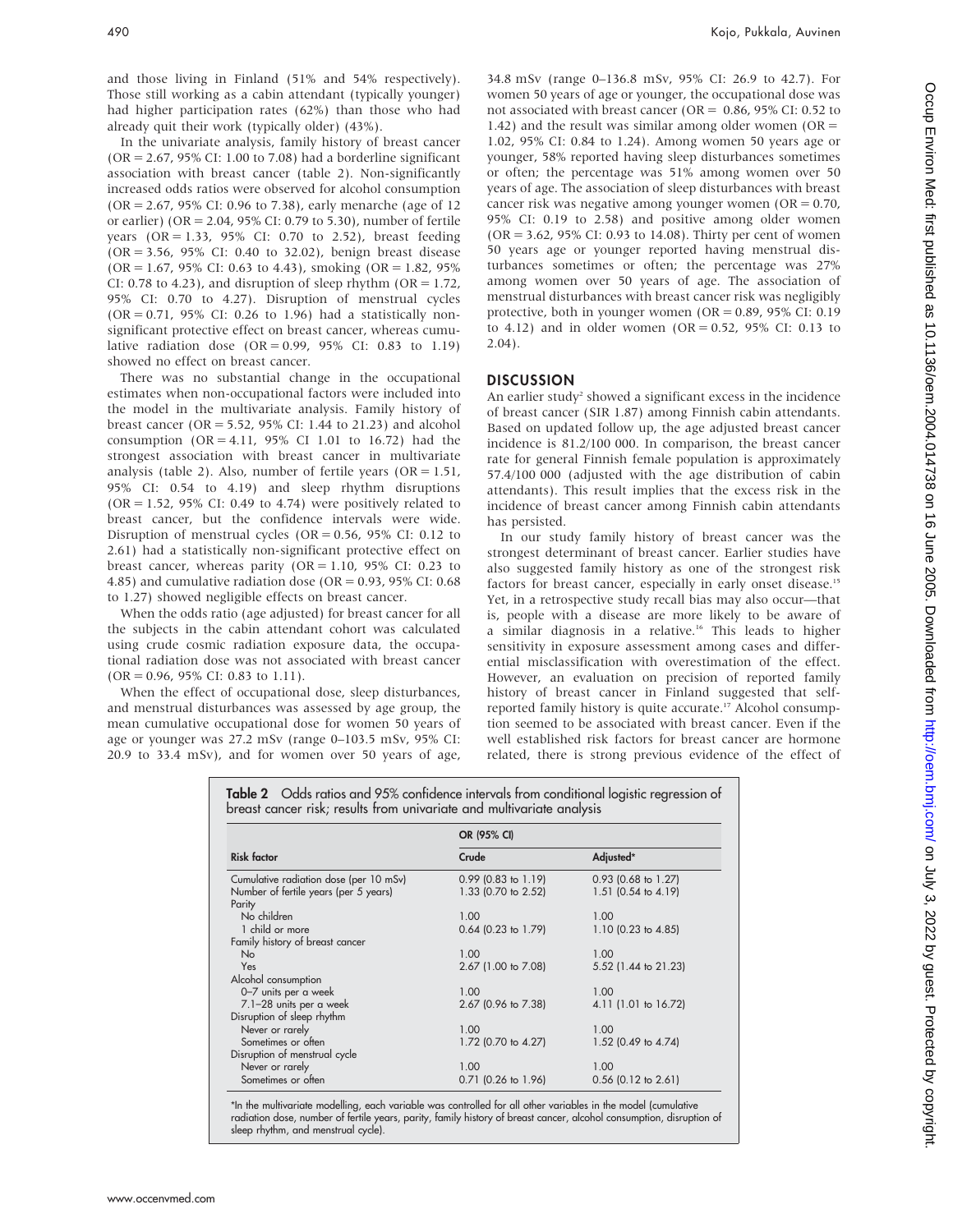alcohol consumption, even moderate, on breast cancer risk.18 19 Differential recall bias might also occur with respect to alcohol consumption—that is, people with the disease are prone to exaggerate the exposures they think are related to the disease.

Furthermore, the number of fertile years—that is, the cumulative number of ovulatory cycles—had a minor positive relation to breast cancer. There is previous evidence that the cumulative number of ovulatory cycles (that is, cumulative oestrogen exposure due to early menarche, late menopause, etc) is a major determinant of breast cancer.<sup>15</sup> However, the phenomenon is difficult to study since many other exposures (age at menarche, breast feeding, parity, etc) are strongly associated with number of fertile years. There is strong previous evidence for the protective effect of parity against breast cancer in general.<sup>15</sup> In this study, protective association was found but the confidence intervals were wide. Among parous women, breast feeding increased the risk of breast cancer in univariate analysis. This is opposite to previous evidence for a minor protective effect of breast feeding from breast cancer.<sup>20</sup>

Disruptions in sleeping pattern or menstrual cycle during flights across several time zones have been suspected to increase breast cancer risk.<sup>21</sup> This is believed to be due to excess exposure to light during normal sleeping hours and thus impaired pineal secretion of melatonin.<sup>22</sup> The melatonin hypothesis is supported by epidemiological studies on blind people. Blind people have increased levels of melatonin and have approximately half the rate of breast cancer.<sup>23 24</sup> The relation is still not fully understood and needs further research. In this study, reported sleeping disorders seemed to increase the risk of breast cancer but the relation was not statistically significant.

Menstrual cycle disruptions are common in flight attendants.25 In our study, menstrual disruptions were negatively associated with breast cancer but the relation was not statistically significant. There is some previous evidence that short menstrual cycle might increase breast cancer risk.15 The nature of the menstrual cycle disruptions of the cabin attendants is not known.

Risk of breast cancer was not associated with the cumulative occupational radiation dose. The expected magnitude of risk was small and we could not exclude a minor effect. The highest credible value was estimated as the upper limit of 95% confidence interval (1.274)—that is, 27.4% per 10 mSv. The validity of cosmic radiation exposure assessment has been thoroughly evaluated. However, a validation study is not possible, since in the Finnish setting the cabin attendants themselves are the only source of information on flight hours. There is a possibility of recall bias given the long recall period. In a previous study, we compares doses calculated from the flight hours based on questionnaires (individual data) with those based on number of flights per flight attendant, extracted from flight timetables (aggregate data).<sup>13</sup> The results suggest that cabin attendants may overestimate their flight hours. A similar phenomenon was observed in an American study, where it was found that cabin attendants considerably overestimate their block hours.<sup>26</sup> Yet, it is difficult to assess the potential recall bias from these findings mainly pertaining to reliability (random error).

Among atomic bomb survivors, breast cancer is one of the cancers most strongly related to radiation dose ( $ERR = 1.68$ ) per Sv, 90% CI 1.31 to 2.10; that is, ERR = 0.0168 per 10 mSv).27 The effect is strongest for exposures at young age, but weaker for women exposed after menopause. Similar results have been obtained in other studies of high dose rate exposures such as chest fluoroscopy.<sup>28</sup> Yet, few studies have evaluated the effect of protracted exposure, for example, at work. Radiological technologists in the United States did not have an increased breast cancer mortality overall, but those certified prior to 1950 had an excess risk, with SMR of 1.5.29 Similar results have been obtained in a cohort of Chinese medical  $x$  ray workers.<sup>30</sup> However, both of these studies were limited by the lack of radiation dose estimates.

The main limitation of the study was the small number of cases, which restricts the statistical power. However, as the source population included practically all Finnish flight attendants, this constraint could not be overcome. Some results were inconsistent with earlier studies, which might be partly attributable to chance. Another limitation was that information on exposure was collected retrospectively. The case ascertainment was retrospective and therefore eight cases (18%) were deceased and one case (2%) had no current address. They were, therefore, unavailable for the study. The loss is assumed to be greater among breast cancer cases due to excess mortality and, therefore differential misclassification of exposure is possible, which may bias the result either away or towards the null.

To study the selection bias (participants versus nonparticipants), we calculated the odds ratio for breast cancer for the whole cabin attendant cohort using crude exposure data. The results showed that the occupational radiation dose was not associated with breast cancer. This result is comparable with that obtained in the main analyses (with smaller number of subjects) and indicates that selection bias attributable to incomplete tracing and participation did not substantially affect our findings.

One more limitation of the study was the suboptimal response proportion. If the selection effect is dissimilar among cases compared with controls (that is, exposure distribution in participants differs either more or less between participants and non-participants), selection bias could occur. Younger attendants actually had higher participation rates than older attendants. We assessed the modifying effect of age by dividing the study subjects into two groups (50 years of age or younger, and over 50 years of age) and examined the effect of occupational exposures on breast cancer by age group. No clear effect modification of age on the risk of breast cancer related to occupational exposures was observed. As expected, older women have accrued higher occupational doses, but the relation between radiation dose and breast cancer risk is fairly similar in the two groups. Results pertaining to the effect of sleep or menstrual disturbances on breast cancer risk are more difficult to interpret, as the estimates do differ, especially when the effect of sleep problems was assessed. However, the estimates can still be regarded as comparable due to wide confidence intervals. This suggests that the lower participation among older attendants did not distort the results.

In conclusion, our results suggest that breast cancer risk among Finnish cabin attendants is related to general, well established risk factors of breast cancer, such as family history of breast cancer. Occupational factors do not seem to exert an influence on breast cancer risk, but the evidence remains inconclusive.

## ACKNOWLEDGEMENTS

We thank the Finnish Cabin Crew Union and Finnair for providing essential contact information on past and current cabin attendants and their periods of employment.

#### Authors' affiliations .....................

K Kojo, STUK-Radiation and Nuclear Safety Authority, Helsinki, Finland E Pukkala, Finnish Cancer Registry, Institute for Statistical and Epidemiological Research, Helsinki, Finland

A Auvinen, Tampere School of Public Health, University of Tampere, Tampere, Finland

Competing interests: none declared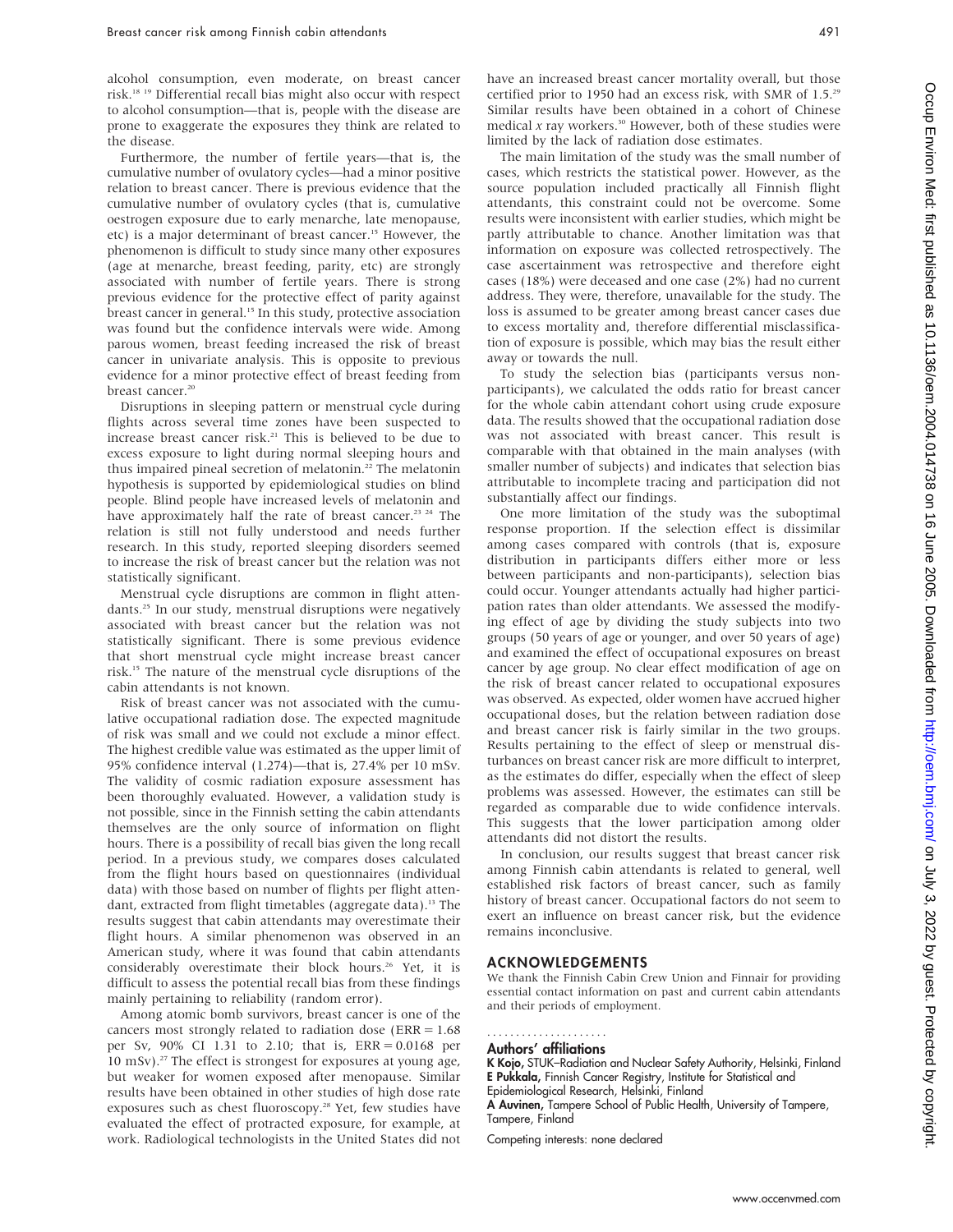On July 19, 2022 by guest. Protected by copyright. Protect be also in 10.0000. Downloaded from Prich; published as 10.1136/oem. Download as 10.1136/oem. Download as 10.1136/oem.2012. Disc published as 10.1136/oem. Download

as 10.1136/oem.2004.014738 on 16 June 2005. Downloaded from http://oem.bmj.com/ on July 3, 2022 by guest. Protected by copyright

Occup Environ Med: first published

Part of the questionnaire sent to cabin attendants (the questions concerning flight history). Original questionnaire was in Finnish.

- 1. In which year did you start your cabin work at the first time? Year 19
- 2. Are you still doing the same work?
	- No I am not, the year I stopped was 19\_\_\_\_\_
	- Yes I am
- 3. Which duties did you perform during your cabin work?
	- $-$  Cabin attendant from year 19  $-$  to 19
	- Service chef/Finn hostess from year 19\_\_\_\_\_ to 19\_\_\_\_\_
	- $-$  Assistant purser from year  $19$  to  $19$
	- $-$  Purser from year  $19$  to  $19$
- 4. Were you away from your work, for example because of maternity leaves, nursing leaves or absences from duty?
	- No I was not
	- Yes, from year 19\_\_\_\_\_ to 19\_\_\_\_\_. (\_\_\_\_\_ months) and
	- $-$  from year  $19$   $\_\_$  to  $19$   $\_\_$ . ( $\_\_$  months) and
	- $-$  from year  $19$   $\_\_$  to  $19$   $\_\_$ . ( $\_\_$  months) and
	- from year 19\_\_\_\_\_ to 19\_\_\_\_\_. (\_\_\_\_\_ months) and
	- from year 19\_\_\_\_\_ to 19\_\_\_\_\_. (\_\_\_\_\_ months) and
	- $-$  from year  $19$   $\_\_$  to  $19$   $\_\_$ . ( $\_\_$  months)
- 5. Did you do any part time cabin work at any time?
	- No I did not
	- Yes I did, \_\_\_% or \_\_\_ hours per week from year 19\_\_\_ to 19\_\_\_, total of \_\_\_ months
	- and  $\_\%$  or  $\_\_$  hours per week from year 19  $\_\_$  to 19  $\_\_$ total of \_\_\_ months
- 6. Have you done other work, with some cabin work or no cabin work at all?
	- No, I was not absent from cabin work
	- Yes. What work? \_\_\_\_\_\_\_\_\_\_\_\_\_\_\_ from year 19\_\_\_ to 19\_\_\_, total of \_\_\_ months and
	- What work? \_\_\_\_\_\_\_\_\_\_\_\_\_\_\_ from year 19\_\_\_ to 19\_\_\_, total of <u>months</u>
- 7. How many round-trip flights did you have to Far East during different periods? For example Bangkok from year 1976, Tokyo from year 1983 and Singapore from year 1985 with aircraft DC8S during 1976–1982, DC10 during 1979–1996 and MD11 from year 1992.
	- 1970s on the average \_\_\_\_\_ flights per a month
	- 1980s on the average \_\_\_\_\_ flights per a month
- 8. How many round-trip flights did you have to North America during different periods? For example to New York, Florida, California and Canada with aircraft DC8S during 1969–1982, DC10 from year 1975 and MD11 from year 1992.
	- 1970s on the average \_\_\_\_\_ flights per a month
	- 1980s on the average \_\_\_\_\_ flights per a month
- 9. How many round-trip flights did you have to other outside-European destinations during different periods? For example charter flights to Canary Islands from year 1969.
	- 1970s on the average \_\_\_\_\_\_ flights per a month
	- 1980s on the average flights per a month
- 10. How many round-trip flights did you have to Europe during different periods?
	- 1960s on the average \_\_\_\_\_ flights per a month
	- 1970s on the average \_\_\_\_\_\_ flights per a month
	- 1980s on the average \_\_\_\_\_ flights per a month
- 11. How many round-trip flights did you have to domestic destinations during different periods?
	- 1960s on the average \_\_\_\_\_\_ flights per a month
	- 1970s on the average flights per a month
	- 1980s on the average \_\_\_\_\_ flights per a month

### **REFERENCES**

- 1 Blettner M, Groshe B, Zeeb H. Occupational cancer risk in pilots and flight attendants: current epidemiological knowledge. Radiation Environ Biophys 1998;37:75–80.
- 2 Pukkala E, Auvinen A, Wahlberg G. Incidence of cancer among Finnish airline cabin attendants, 1967–92. BMJ 1995;311:649–52.
- 3 Lynge E. Risk of breast cancer is also increased among Danish female cabin attendants. BMJ 1996;312:253.
- 4 Wartenberg D, Stapleton CP. Risk of breast cancer is also increased among retired US female airline cabin attendants. BMJ 1998;316:1902.
- 5 Wartenberg D, Stapleton CP. Risk of breast cancer among female airline cabin attendants. BMJ 1999;318:126.
- 6 **Rafnsson V**, Tulinius H, Jónasson JG, *et al.* Risk of breast cancer in flight<br>attendants: population based study (Iceland). *Cancer Causes Control*<br>2001;1**2**:95–101.
- 7 Haldorsen T, Reitan JB, Tveten U. Cancer incidence among Norwegian airline cabin attendants. Int J Epidemiol 2001;30:825–30.
- 8 Reynolds P, Cone J, Layefsky M, et al. Cancer incidence in California flight attendants (United States). Cancer Causes Control 2002;13:317–24.
- 9 Rafnsson V, Sulem P, Tulinius H, et al. Breast cancer risk in airline cabin attendants: a nested case-control study in Iceland. Occup Environ Med 2003;60:807–9.
- 10 Teppo L, Pukkala E, Lehtonen M. Data quality and quality control of a ulation-based cancer registry. Experience in Finland. Acta Oncol 1994;33:365–9.
- 11 Friedberg W. A computer program for calculating flight radiation dose. The Fed Air Surg Med Bull 1999;99:9–11.
- 12 Committee on the Biological Effects of Ionizing Radiation (BEIR V), National Research Council. Health effects of exposure to low levels of<br>*ionizing radiation: BEIR V report*. Washington, DC: National Academy Press, 1990.
- 13 Kojo K, Aspholm R, Auvinen A. Occupational radiation dose estimation for Finnish aircraft cabin attendants. Scand J Work Environ Health 2004;30:157–63.
- 14 Breslow NE, Day NE. Statistical methods in cancer research, Vol. I. The analysis of case-control studies. Lyon: International Agency for Research on Cancer, 1980.
- 15 Henderson B, Pike M, Bernstein L, et al. Breast cancer. In: Schottenfeld D, Fraumeni J, eds. Cancer epidemiology and prevention. New York: Oxford University Press, 1996.
- 16 Elwood JM. Critical appraisal of epidemiological studies and clinical trials. Oxford: Oxford University Press, 1998.
- 17 Eerola H, Blomqvist C, Pukkala E, et al. Familial breast cancer in southern Finland: how prevalent are breast cancer families and can we trust the family history reported by patients? Eur J Cancer 2000;36:1143–8.
- 18 Stein CJ, Colditz GA. Modifiable risk factors for cancer. Br J Cancer 2004;90:299–303.
- 19 Key TJ, Allen NE, Spencer EA, et al. Nutrition and breast cancer. Breast  $2003 \cdot 12 \cdot 412 - 16$
- 20 Lipworth L, Bailey LR, Trichopoulos D. History of breast-feeding in relation to breast cancer risk: a review of the epidemiologic literature. J Natl Cancer Inst 2000;92:302–12.
- 21 Rohr UD, Herold J. Melatonin deficiencies in women. Maturitas 2002;41(suppl 1):85–104.
- 22 Reiter RJ. Melatonin: clinical relevance. Best Pract Res Clin Endocinol Metab 2003;17:273–85.
- 23 Kliukiene J, Tynes T, Andersen A. Risk of breast cancer among Norwegian women with visual impairment. Br J Cancer 2001;84:397–99.
- 24 Verkasalo PK, Pukkala E, Stevens RG, et al. Inverse association between breast cancer incidence and degree of visual impairment in Finland. Br J Cancer 1999;80:1459–60.
- 25 Suvanto S, Härmä M, Ilmarinen J, et al. Effects of 10 h time zone changes on female flight attendants' circadian rhythms of body temperature, alertness and visual search. Ergonomics 1993;36:613-25.
- 26 Grajewski B, Atkins DJ, Whelan EA. Self-reported flight hours vs. company records for epidemiologic studies of flight attendants. Aviat Space Environ Med 2004;75:806–10.